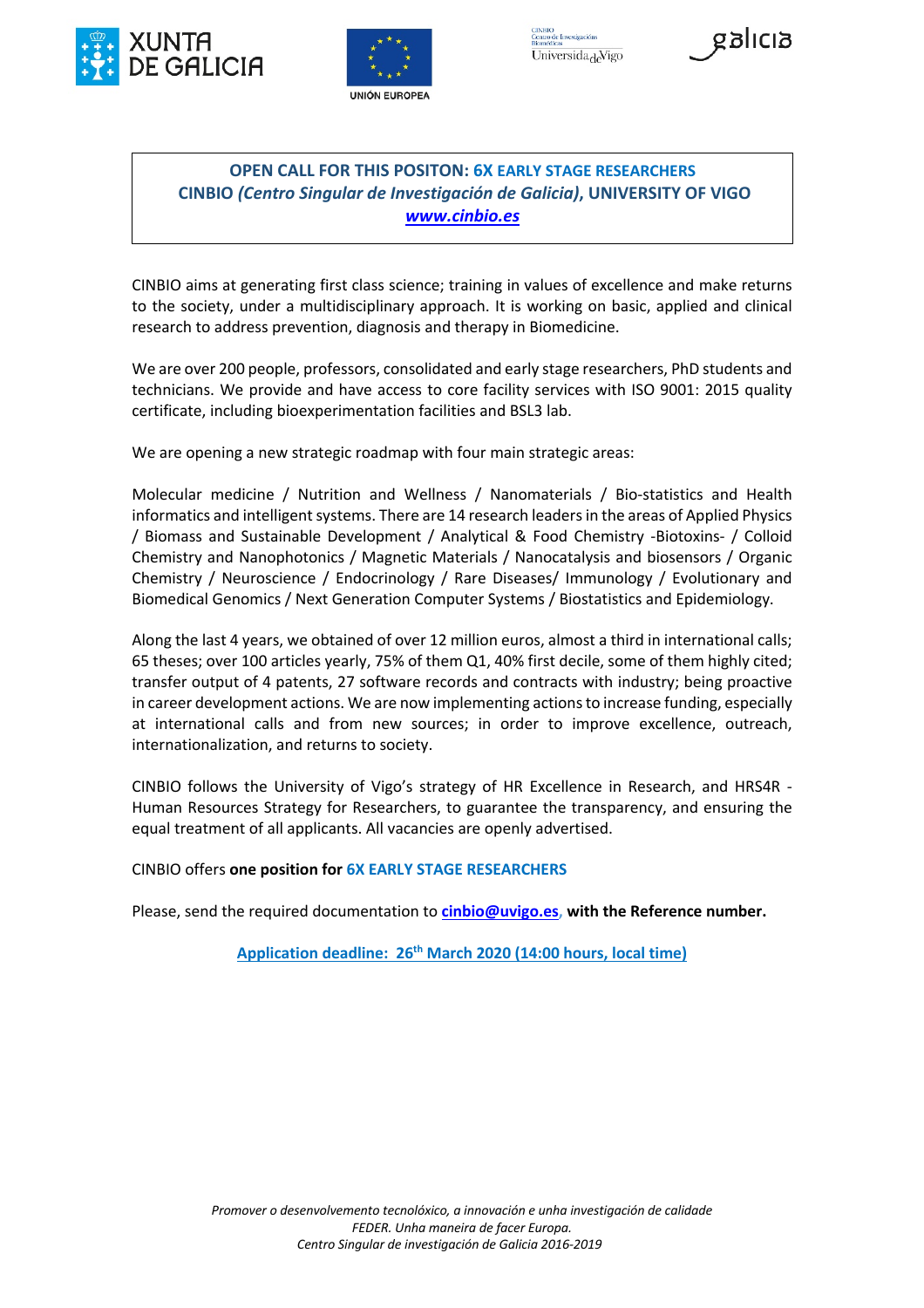





# **ANNEX I. POSITION OFFERED.**

### **REFERENCE: CINBIO20-11. 6X EARLY STAGE RESEARCHERS**

**Profile:** CINBIO offers **up to 6 positions for EARLY STAGE RESEARCHERS.**

**Requested:** Master's degree in areas related to Biology, Chemistry, Mathematics, Informatics, Engineering, Physics, or Medicine. We will also consider students who will obtain the master's degree before 2021.

**Skills:** 

- Excellent academic record, and strong interest in research, to join an established center with multiple lines of biomedical research, that will sure suit your curiosity.
- Highest motivation to carry out scientific experiments in a reliable and efficient way, excellent communication skills; and willing to advance on their PhD pursuit.
- Focus on the daily work, proactive, attentive to detail, autonomous, and able to collaborate in the lab tasks.
- Participation on dissemination activities.
- Command of English language.

**Salary:** The gross salary is up to 1500 €/month (12 payments per year), depending on experience. This includes salary and employee social costs, excluding taxes. Medical care and insurance through the Spanish Healthcare System, with pension and unemployment benefits.

**Timeframe**: Full time employment contract for an initial period of 6 months, it may be extended.

# **Candidates should send before deadline. 26<sup>th</sup> March 2020:**

- 1.- **Application Form** (Annex II, filename CINBIO20-11 YourName Form.pdf).
- 2.- **CV / Professional experience** (filename CINBIO20-11\_YourName\_CV.pdf).
- 3.- **Academic record**. (filename CINBIO20-11\_YourName\_degree.pdf).

The documents should be sent to **cinbio@uvigo.es**. Specify Reference in the email subject: CINBIO20-11. 6X EARLY STAGE RESEARCHERS

#### **Evaluation process:**

Up to five members compose the Human Resources Commission:

Each candidate will be evaluated as follows:

| CV / Professional experience         |                          | up to 50 %   |
|--------------------------------------|--------------------------|--------------|
| Training/courses related to the post | $\overline{\phantom{a}}$ | up to 10 %   |
| Language skills                      |                          | up to $10\%$ |
| Interview to pre-selected candidates |                          | up to $30\%$ |

Emails will be replied as proof of documentation delivery.

All qualified applications will be considered, and not discriminated against on the grounds of race, colour, religion, sex, sexual orientation, gender identity, nationality, age or disability.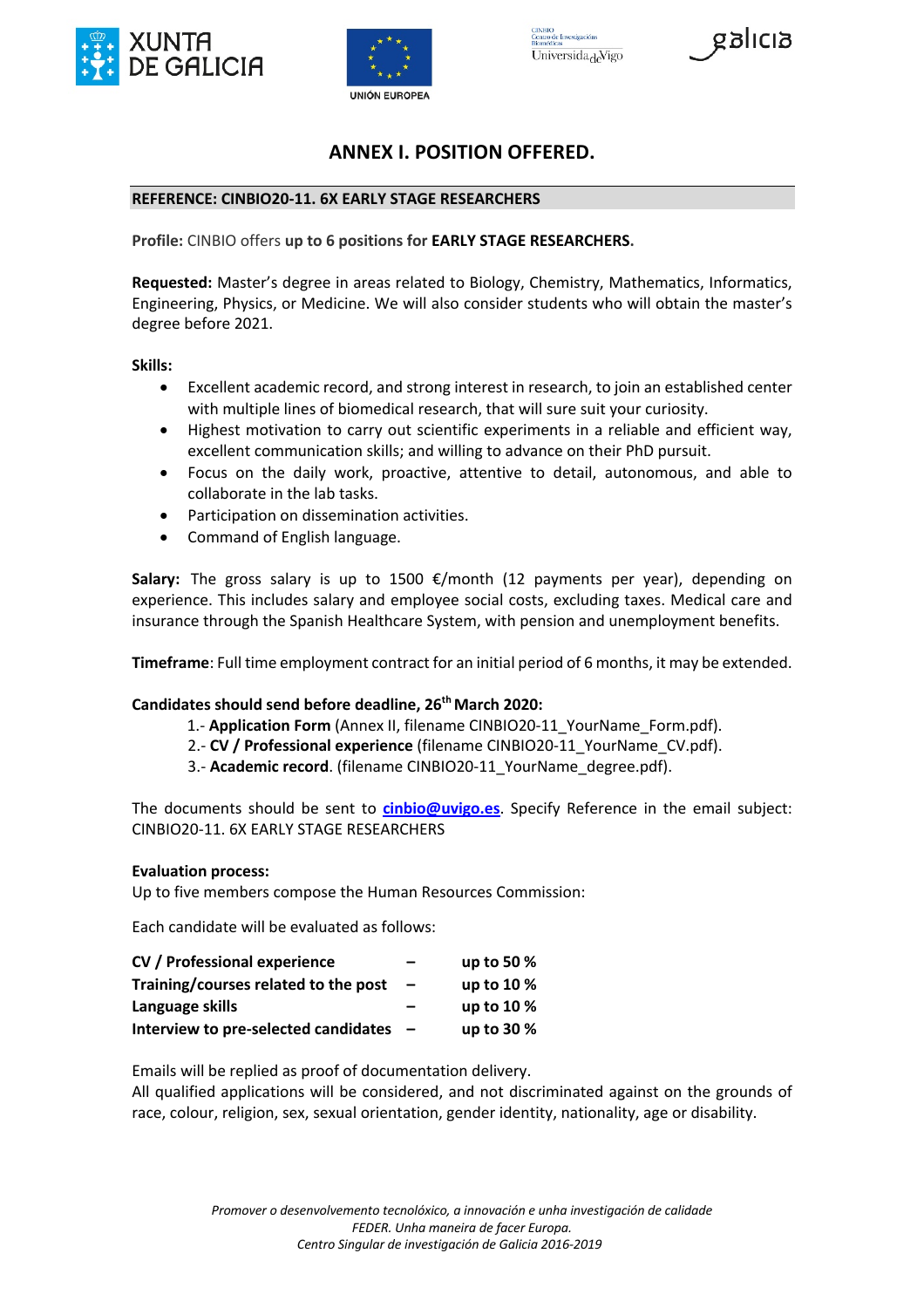







The commission will select candidates that could be invited for a **face-to-face or remote interview**. A contract will be offered to the approved final candidate, the others will end up **on a waiting list.**